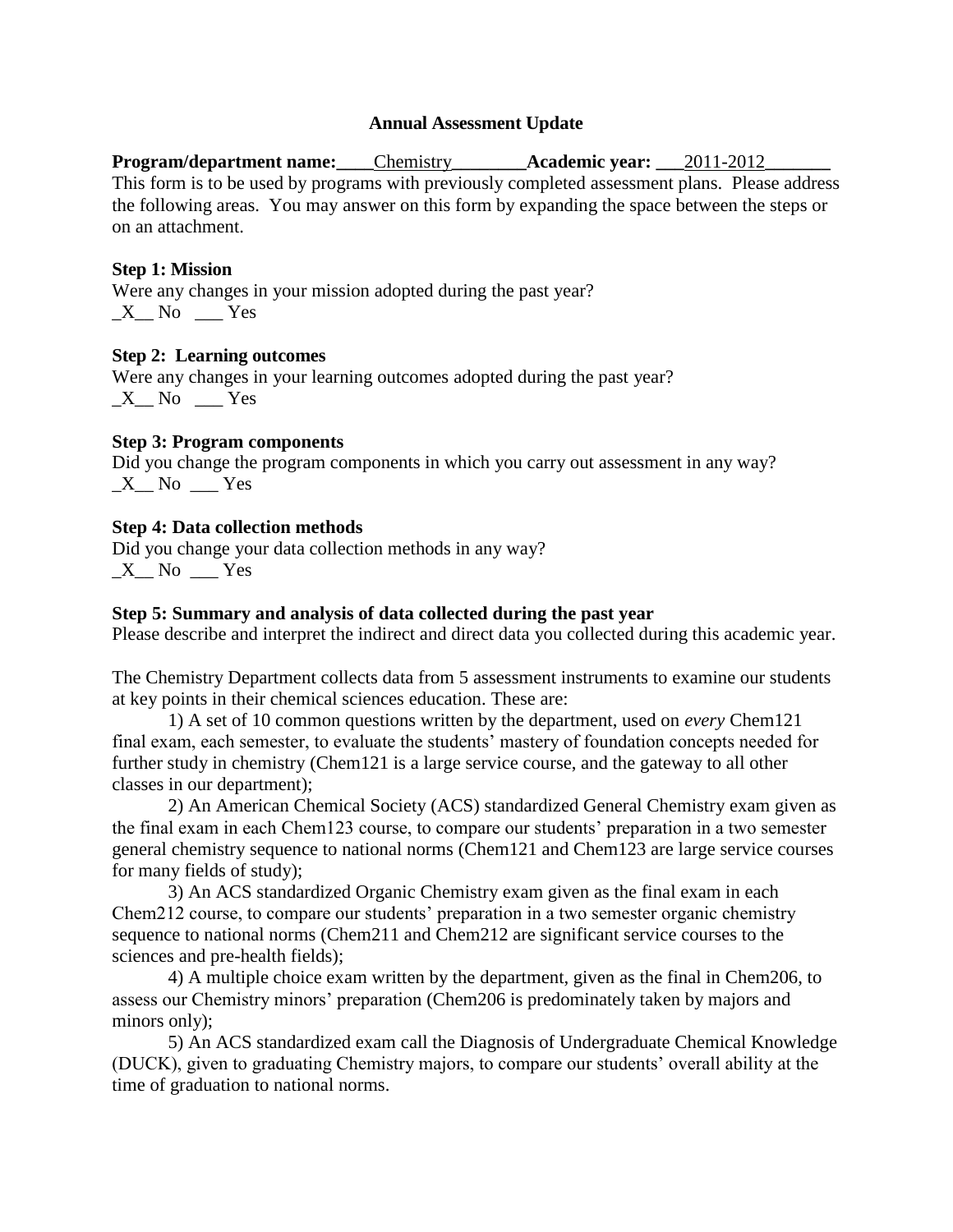Here is the summative data collected this academic year.



## **1) Chemistry 121 common 10 questions**

These data indicate the percent of students who answered each question correctly for the compilation of all sections offered each semester. The data collected during the Fall 2011 (purple bars) and during the Spring 2012 (yellow bars) are in the same range as previous semesters for questions 1-7, 9, 10. It appears that this year students have actually passed our threshold for displaying mastery (> 50% achieving a score of 85% or higher) on question 8 for the first time since we started using this assessment instrument.

|           |                | Albion College Students | <b>ACS National</b><br><b>Norms</b> |       |  |
|-----------|----------------|-------------------------|-------------------------------------|-------|--|
|           | Spring<br>2010 | Spring<br>2011          | <b>Spring</b><br>2012               |       |  |
| Mean      | 36.65          | 37.03                   | 41.79                               | 39.44 |  |
| Stand Dev | 9.80           | 9.64                    | 10.18                               | 11.55 |  |
| Median    | 35             | 37                      | 43                                  | 38.8  |  |
| High      | 59             | 61                      | 61                                  |       |  |
| low       | 18             | 21                      | 18                                  |       |  |
| n         | 56             | 95                      | 42                                  | 3262  |  |

### **2) Chemistry 123, ACS General Chemistry Exam**

This year our Chem123 students performed better on this exam, in an absolute manner, than they have in the past two years. However, the spring 2012 results are not statistically different from national norms. This means that our students are performing on par with the population of general chemistry students used to compile the national norms.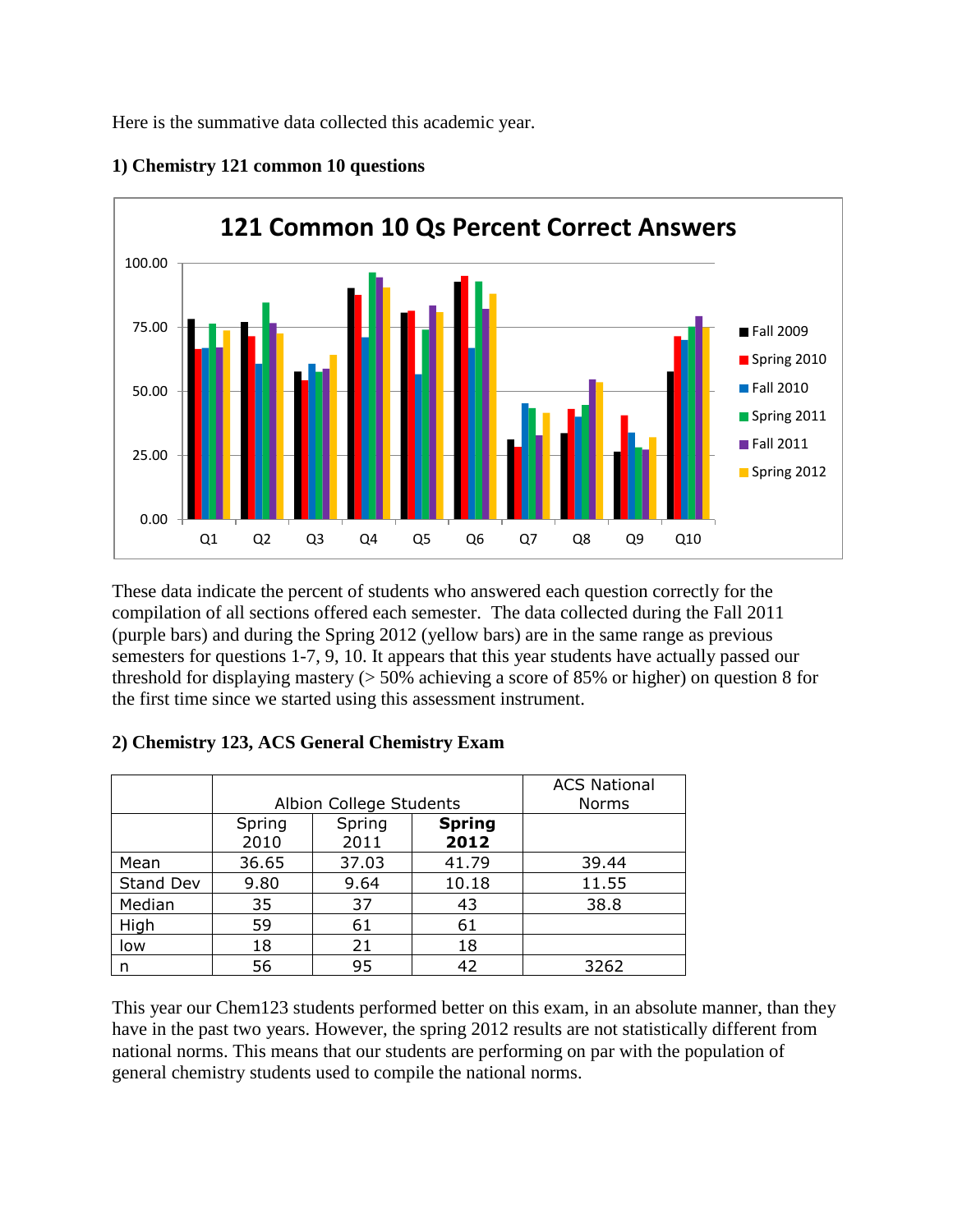There is also a slight increase in the mean and median scores over the past few years. There are too many variables to determine the cause of this trend, but its presence is promising. Given the broad base of students who take Chemistry 123 (i.e., their backgrounds, interests and time since Chem121) these are good results.

|                           |             | Albion College Students | <b>ACS National Norms</b> |       |  |
|---------------------------|-------------|-------------------------|---------------------------|-------|--|
|                           | Spring 2010 | Spring 2011             | Spring 2012               |       |  |
| Mean                      | 48.77       | 43.04                   | 43.28                     | 39.47 |  |
| <b>Standard Deviation</b> | 9.14        | 10.26                   | 9.36                      | 12.16 |  |
| Median                    | 50.00       | 43.00                   | 44.00                     | 38.20 |  |

# **3) Chemistry 212, ACS Organic Chemistry Exam**

The ACS Organic Chemistry Exam has been given to the Chem 212 students for over a decade. The most recent three years of data is shown in the table above. Each year since we have given the exam, the mean and median have been at or above the national norms indicating that Albion students are learning the concepts of organic chemistry that are deemed appropriate by our national disciplinary society. However, the mean and median for the last two years are noticeably lower than in previous years. This is a matter of concern and will be considered as we reflect on the numbers.

# **4) Chemistry 206, Minor Assessment**

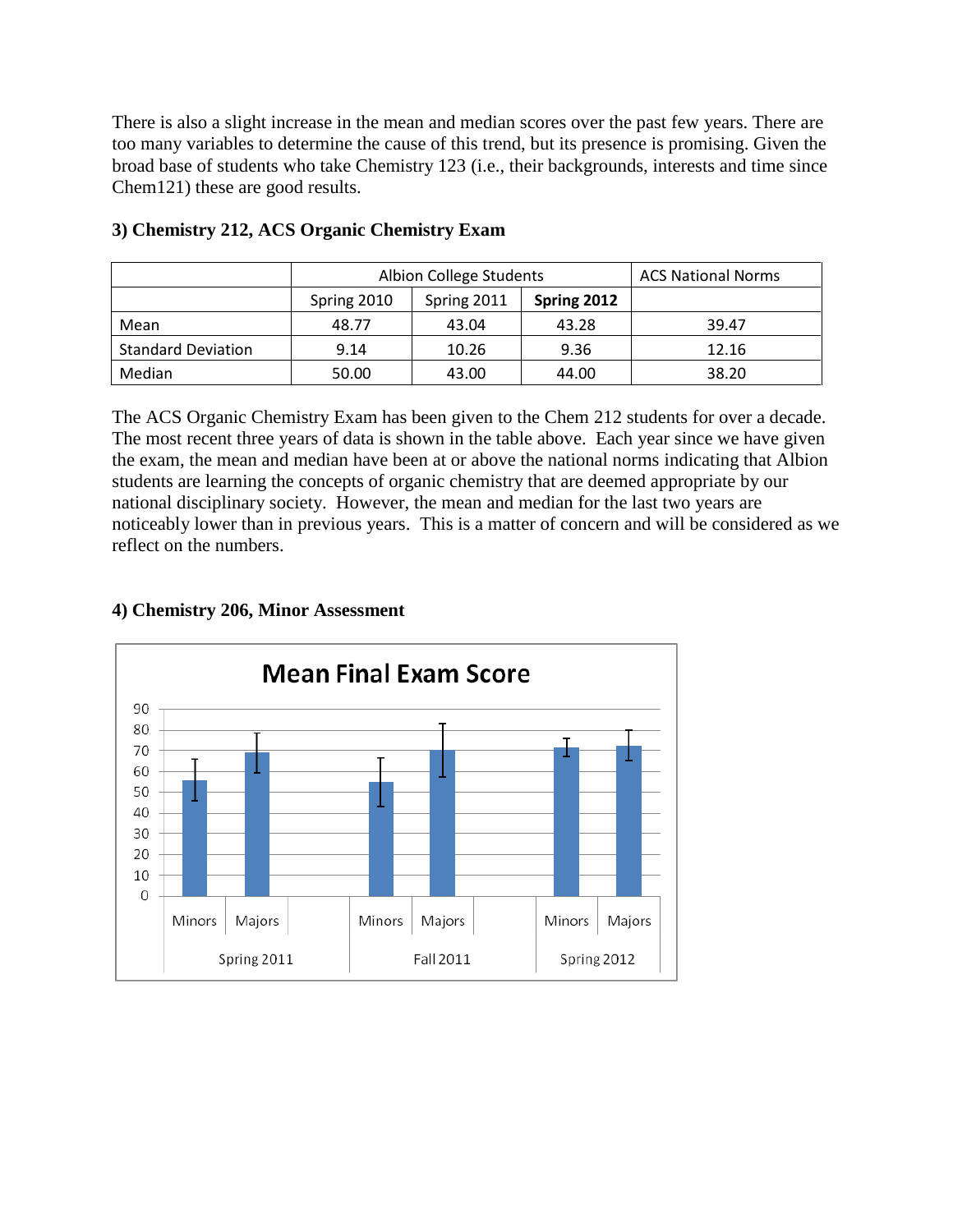|                                | Spring 2011   |               | <b>Fall 2011</b> |               | Spring 2012   |               |
|--------------------------------|---------------|---------------|------------------|---------------|---------------|---------------|
|                                | <b>Minors</b> | <b>Majors</b> | <b>Minors</b>    | <b>Majors</b> | <b>Minors</b> | <b>Majors</b> |
| N                              | 5             | 12            | $\overline{2}$   | 16            | 4             | 14            |
| <b>Mean Final Exam Score</b>   |               |               |                  |               |               |               |
| (%)                            | 56            | 69            | 55               | 70            | 72            | 73            |
| <b>Standard Deviation</b>      | 10            | 9             | 12               | 13            | 4             | 7             |
|                                |               |               |                  |               |               |               |
| % Q failed (< 50%)             | 38            | 24            | 17               | 17            | 23            | 20            |
| % Q passed (>/= 50%)           | 62            | 76            | 83               | 83            | 77            | 80            |
|                                |               |               |                  |               |               |               |
| <b>Mean Final Course Grade</b> | 3.5           | 3.8           | 3.5              | 3.5           | 3.4           | 3.6           |
| <b>Standard Deviation</b>      | 0.4           | 0.3           | 0.3              | 0.5           | 0.4           | 0.4           |

This data set is small since we only started this assessment during the Spring 2011 semester. However, the Spring 2012 semester saw minors performing at the same level as the majors, in absolute terms, for the first time.

# **5) ACS DUCK Form 2012 Exam**



|               | Albion | <b>National Norms</b><br>(anticipated) |
|---------------|--------|----------------------------------------|
| Mean          | 28     | 31                                     |
| St. Dev.      | 8      |                                        |
| <b>Median</b> | 30     |                                        |
| <b>Mode</b>   | 25     |                                        |
| High          | 45     |                                        |
| Low           | 13     |                                        |
|               | 29     |                                        |